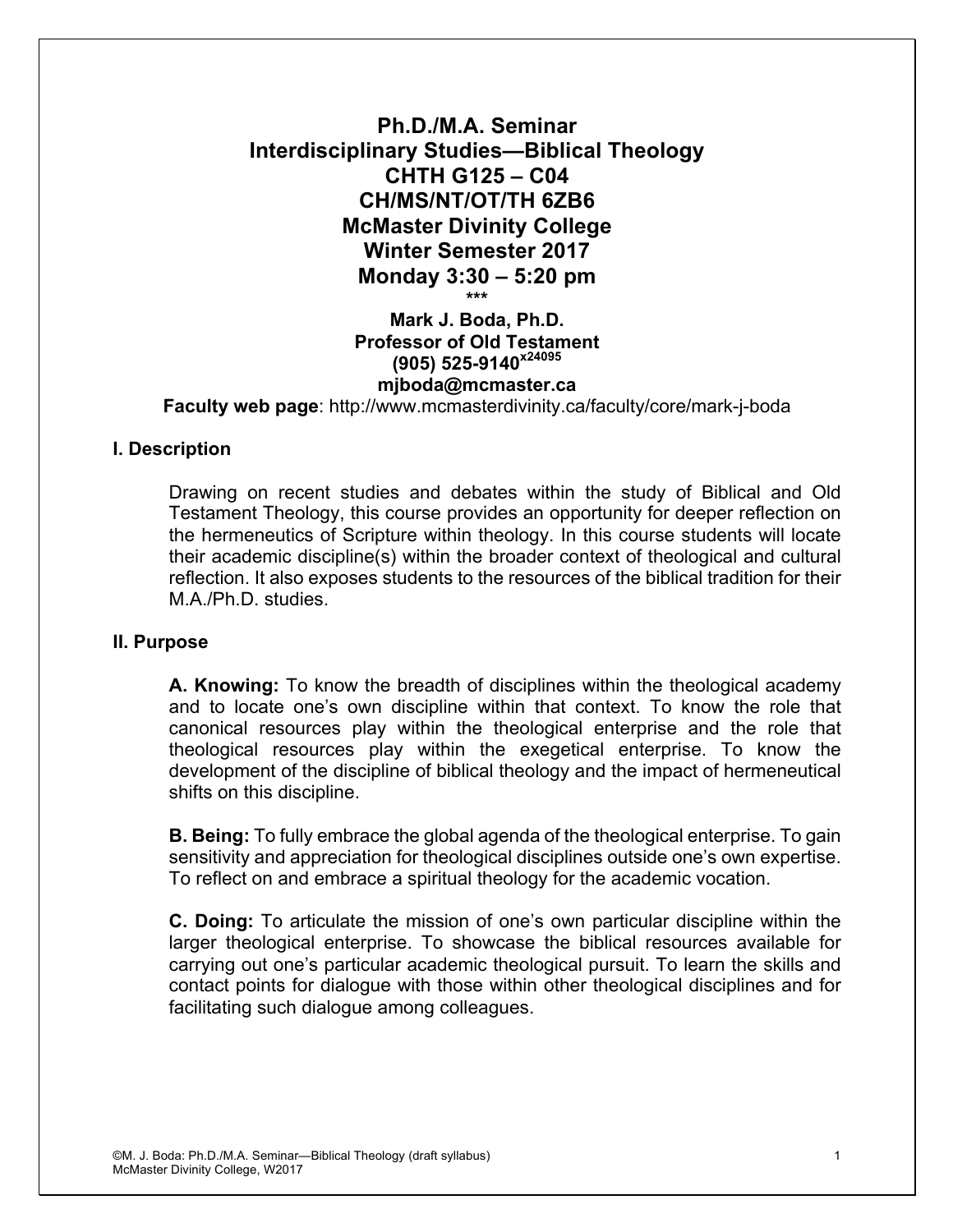## **III. Reading Resources**



Green, Joel B. *Practicing Theological Interpretation: Engaging Biblical Texts for Faith and Formation* (Theological NEW DICTIONARY Explorations for the Church Catholic). Grand Rapids: Baker Academic, 2012.

Alexander, T. Desmond, & Rosner, Brian S., ed. *New Dictionary of Biblical Theology*. Leicester/Downers Grove: Inter-Varsity, 2000.

Articles distributed in class or available in the Course Dropbox.

All required textbooks for this class are available from the College's book service, READ On Bookstore, Room 145, McMaster Divinity College. Texts may be purchased on the first day of class. For advance purchase, you may contact READ On Bookstore, 304 The East Mall, Suite 100, Etobicoke, ON M9C 5K1: phone 416.620.2934; fax 416.622.2308; email books@readon.ca. Other book services may also carry the texts.

## **IV. Schedule**

### **A. Phase 1: Hermeneutics, Biblical Theology and the Theological Disciplines (Jan 9, 16, 23, 30, Feb 6, 13)**

The first phase of this course is a combination of reading, lecture and discussion to lay the historical and hermeneutical foundations for understanding the discipline of Biblical Theology within the larger context of the Theological Disciplines. Outside of class seminar participants will be reading and working on their Position Papers (see Phase 2) as well as doing preparatory reading for class discussion.

## **B. Phase 2: Presentations of Theological Discipline Position Papers (Feb 27)**

In this week the students will work within smaller groups, which will each have representatives from various disciplines of theological research, facilitated by faculty members.

## **C. Phase 3: Seminar Papers (Mar 6, 13, 20, 27, Apr 3)**

In these weeks seminar participants will present major seminar papers. These papers will be reviewed by group members prior to class.

#### **D. Phase 4: Wrap up (Apr 10)**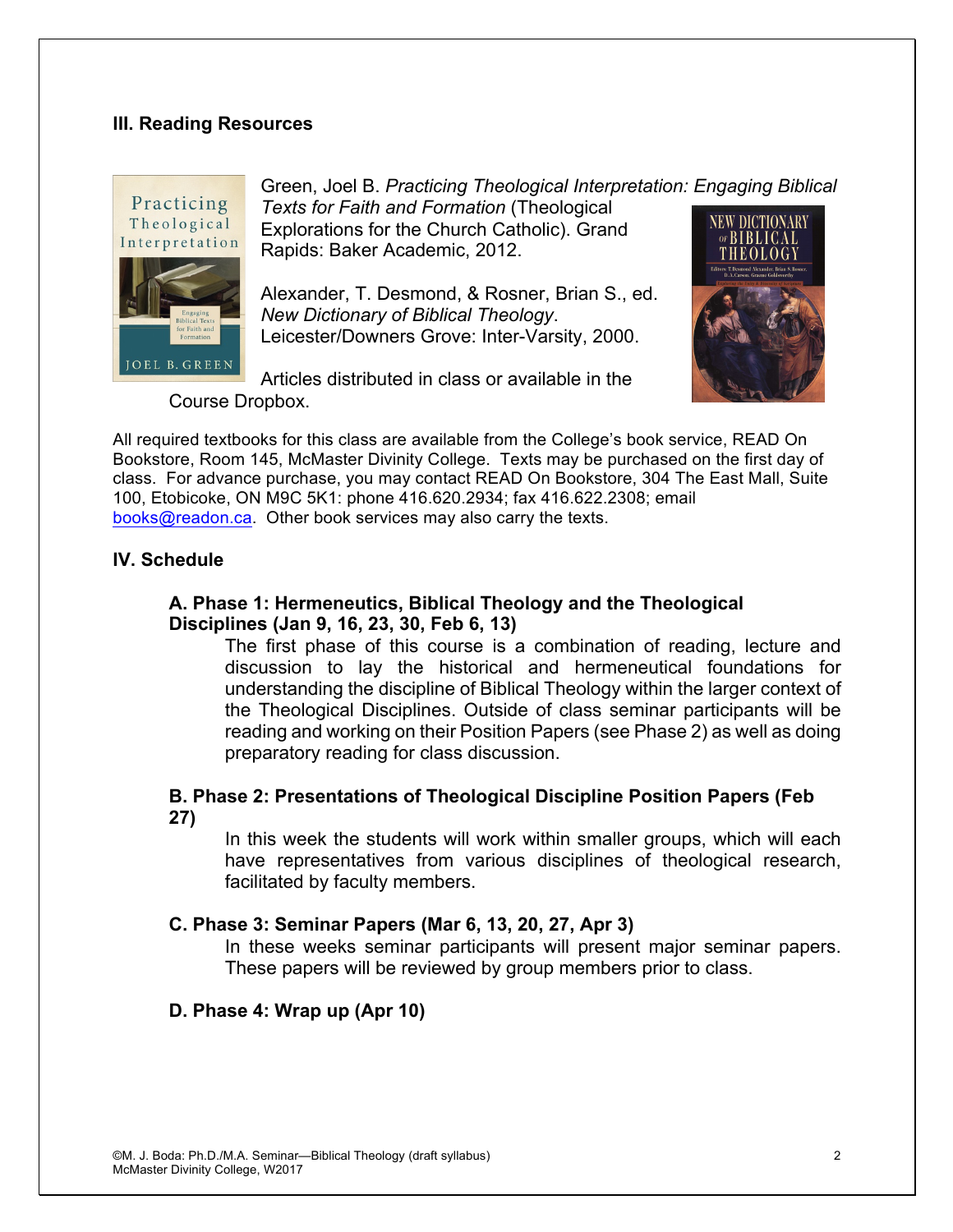# **V. Learning Experiences**

# **A. Theological Discipline Position Paper**

**Contribution**: For this paper the student will write a 5,000 word research essay articulating the hermeneutical, historical and theological foundation for the particular discipline they are pursuing within theology and the ways in which that discipline relates to the larger theological agenda.

- **Historical Foundations**: The paper will provide an orientation to the history of the particular sub-discipline within theology (thus, if Old Testament, then the history of the study of the Old Testament within Christian Theology and beyond; if Ethics, then the history of Ethics within Christian Theology and beyond). This history will have to be selective, by identifying key figures or streams over the past 2 millennia or over the past 2 centuries. The history should end with a concentrated overview of present approaches to the sub-discipline in which the student is taking her or his place.
- **Hermeneutical Foundations**: The paper will provide an orientation to key hermeneutical and epistemological issues which have shaped their particular subdiscipline of theology. This may be integrated with the historical foundations as one traces from pre-modern, to modern, to post-modern approaches to the study of the sub-discipline, but the paper should show sensitivity to recent shifts and advances in hermeneutics that must be taken into account when articulating one's sub-discipline of theology.
- **Theological Foundations**: Having oriented the reader to the historical and hermeneutical foundations for a particular sub-discipline of theology, the paper will then articulated where the student places herself or himself within the subdiscipline, based on the various approaches articulated in the historical foundations, taking into account the hermeneutical realities articulated in the hermeneutical foundations section, and then based on particular theological foundations. This theology may be drawn from whatever sources are considered legitimate for the student, ranging from biblical texts, to creedal expressions, to systematic theological categories, etc. It is not enough to just describe the history and hermeneutics of a sub-discipline and then articulate a preference for a certain approach. One's approach must be linked to a theological basis.
- **Larger Theological Agenda**: Finally, the paper will show how the student's subdiscipline of theology relates to the broader array of theological sub-disciplines ranging from those focused on the horizon of Scripture (traditionally, exegetical theology, biblical theology) to those focused on the horizon of Culture (traditionally, systematic theology, historical theology, practical theology).

Although this paper will have a personal dimension, it must not be journalistic autobiography, but rather must engage in deep hermeneutical, historical and theological reflection that engages key primary and secondary theological resources. Those resources will include (but not be limited to) the articles read in class, as well as those available in the textbooks and in the course dropbox, as well as any others the writer finds helpful. Papers are due in .pdf digital form by **February 17** (11:59 p.m., place in Course Dropboxl).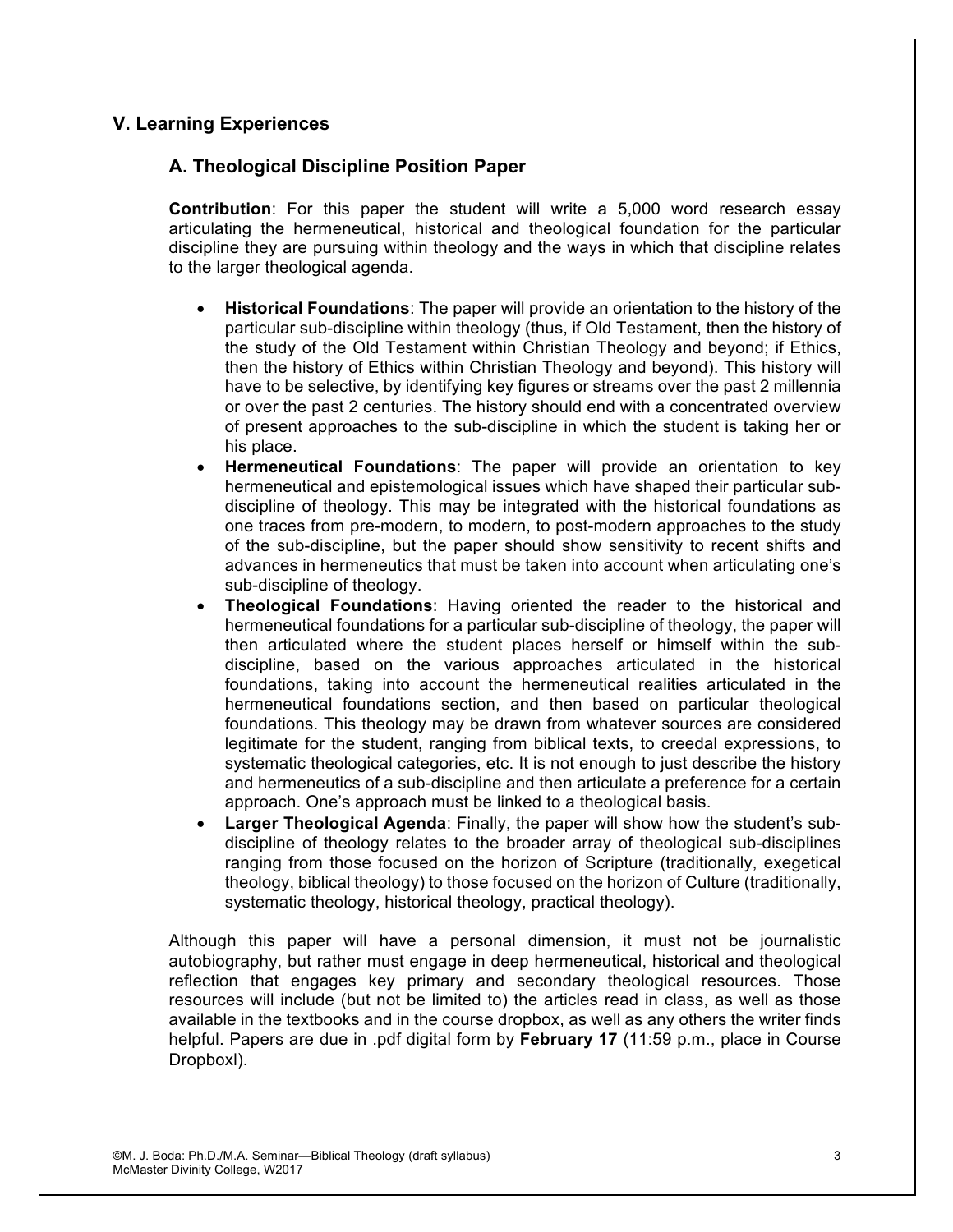**Peer Review**: Contributors will be put in groups of 3 led by a Divinity College professor and will be required to read their group members' position papers prior to the February 27 class and come prepared to reflectively interact. A 2 page written review (focus on the content of the paper, both areas for affirmation and improvement/clarification) is to be prepared for *each* other member of the group. This will form the foundation for the oral discussion in your groups (you will not read this formally, but use as a basis for conversation) and then a digital .pdf copy sent to the other members of the group immediately after your session. Each contributor should come prepared to articulate, defend and even revise their approach in light of the discussion.

**Value**: Contribution: 25%; Review: 10% **Due**: Paper: February 17, 11:59 p.m. Reviews: immediately after the session on February 27. **Submission**: .pdf digital format to Course Dropbox

#### **B. Seminar Paper**

For this learning experience the student will write a minimum 20 page research paper that has a direct relationship to one's concentration for the doctoral degree. There is some flexibility on the topic, but it must be related in some way to exegetical and biblical theology, that is, the study of the canonical resources for theological reflection. Half of this paper must focus on texts and discussions related to the discipline of exegetical/biblical theology while the other half of the paper must interact with texts and discussions related to at least one other non-biblical theological discipline. The precise topic will be chosen in consultation with the professor, but it should be a topic that is conducive to interaction across the theological disciplines. For instance:

- one could study recent approaches to eschatology in systematic theology alongside recent exegetical/biblical theological work on eschatology in Pauline literature;
- one could study recent research within Old Testament studies on the genre of lament alongside recent systematic theology which uses trauma theory to structure theological categories;
- one could study the kerygmatic form of the gospels and recent discussion on this topic alongside recent pastoral theological reflection on homiletics;
- one could study recent study of approaches to war through the history of theology alongside a study of the Divine Warrior motif in the Bible.

The key is that you responsibly work with the best original and secondary resources within both biblical studies and non-biblical studies. In class the student will provide a precis of the paper and then class members are required to engage the paper in reflective and critical interaction (comments on papers will be posted to our Course Dropbox weekly and will form part of the basis of your participation mark).

**Value**: 45% **Due**: 2 Saturdays prior to presentation in class at 11:59 p.m. **Submission**: .pdf digital format to Course Dropbox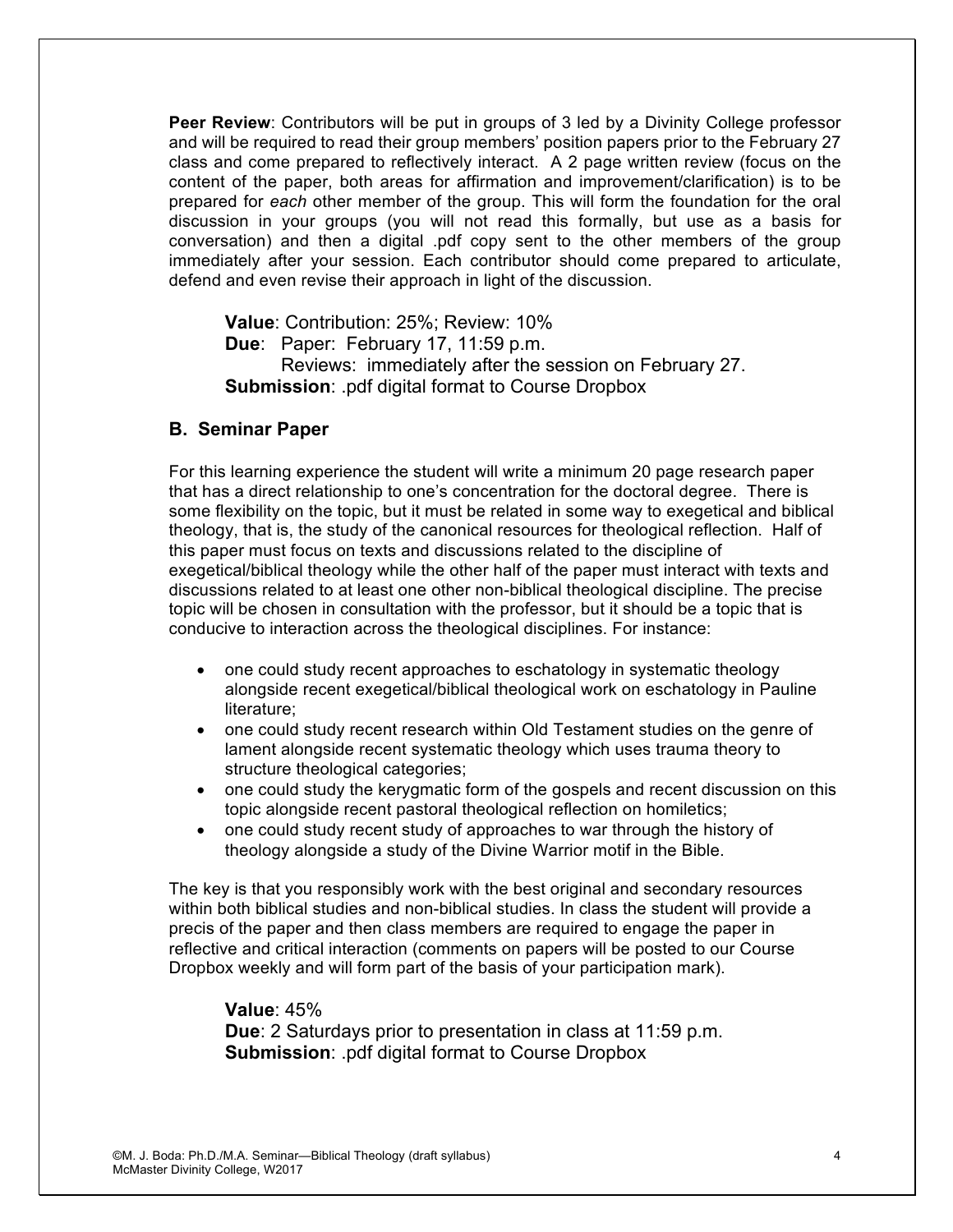# **C. Class Experiences**

This is a graduate seminar style class of collaborative learning in which professor and students are engaged in active learning together. Learning to critically (in its positive sense) engage material is essential to functioning in a graduate program and is expected of all students in our MA/PhD. It is expected that all students will not only attend these sessions, but also that they will assume responsibility for contributing to and learning from the experience. This means that readings will be completed prior to arrival in class and that student and presenter alike will pursue the acquisition of knowledge in the learning environment. It is expected that ALL members of the class will ask questions and contribute insights whenever opportunity is given, during and following presentations by professor or student alike. Students are graded on their level of preparation and contribution.

## **Value**: 20%

## **VI. Dropbox**

We'll be using Dropbox (www.dropbox.com) this semester for sharing resources for reading as well as distributing papers for evaluation. You will receive an invitation to Dropbox early in the semester which will lead you through the process for signing up and gaining access to our shared Dropbox.

## **VII. Format and Evaluation**

#### **So I can properly evaluate your work the following style guide is to be used for papers in this class.**

- **Medium for Submission:** All material in this class is to be submitted in digital format to me via email. Please use .pdf format and ensure that what you send is what you want me to read. If you need a program for creating .pdfs go to http://primopdf.com for a free .pdf maker.
- **Style**: All stylistic considerations (including but not limited to questions of formatting, footnotes, and bibliographic references) must conform to the MDC Style Guidelines for Essays and Theses http://www.mcmasterdivinity.ca/MDCStyleGuide. Failure to observe appropriate form will result in grade reductions. Title page, footnoting where appropriate and bibliography are not included in the length required. Material should be written in excellent modern literary English with proper grammar, spelling, punctuation and rhetoric (including an introduction, conclusion and logical flow of argument). If it helps an outline may accompany the "paper" but this is not included in the length of the "paper." Secondary and Primary sources should be used, cited and footnoted appropriately.
- **Gender Inclusive Language:** McMaster Divinity College uses inclusive language for human beings in worship services, student written materials, and all of its publications. In reference to biblical texts, the integrity of the original expressions and the names of God should be respected. The NRSV and TNIV are examples of the use of inclusive language for human beings. It is expected that inclusive language will be used in chapel services and all MDC assignments.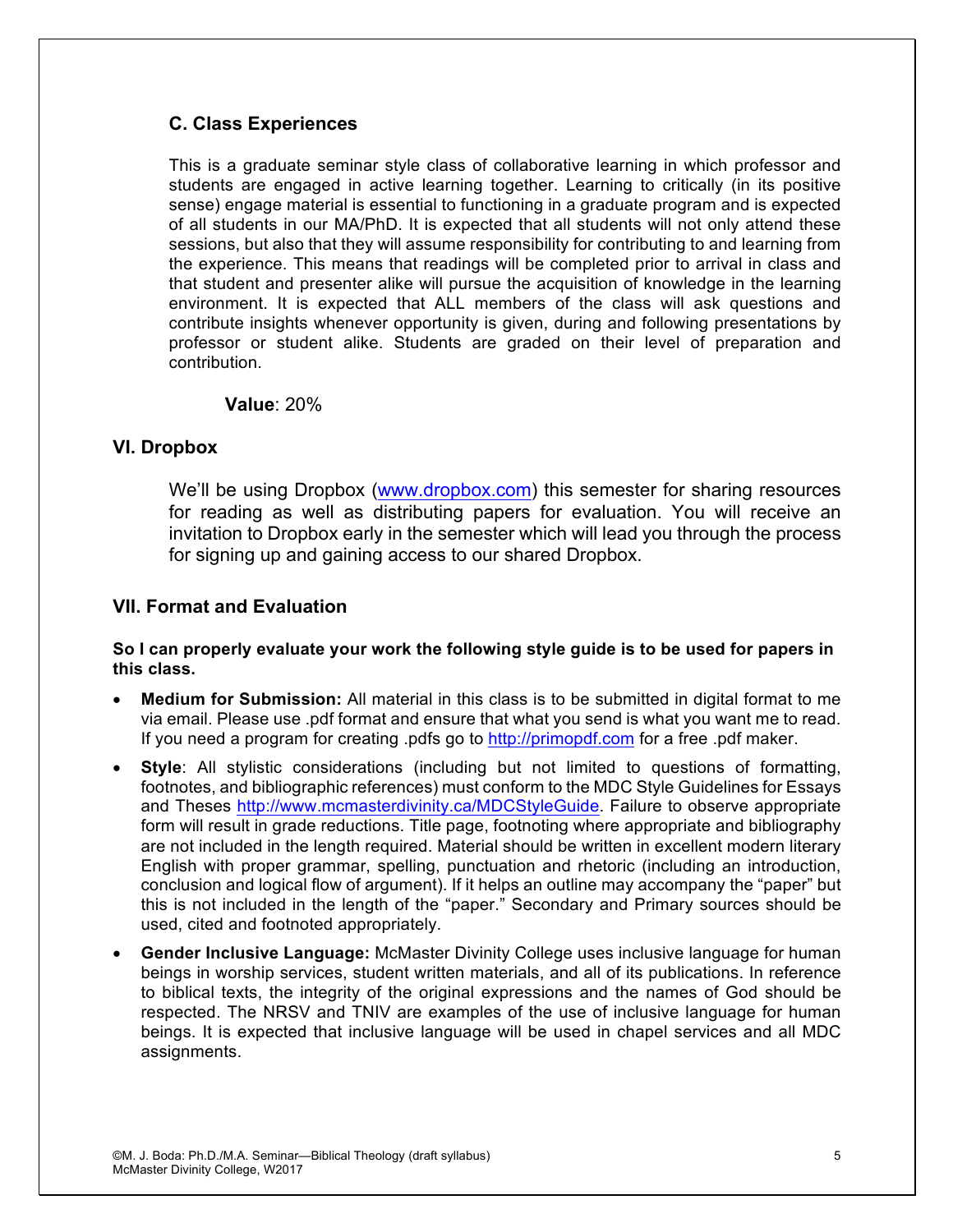- **Citations**: You must cite the source of your material very carefully using a consistent system, not only when quoting from a section, but also when drawing from it as resource. Quotations should be kept to a minimum as I favour integration of secondary literature (footnoted).
- **Statement on Academic Honesty**: Academic dishonesty is a serious offence that may take any number of forms, including plagiarism, the submission of work that is not one's own or for which previous credit has been obtained, and/or unauthorized collaboration with other students. Academic dishonesty can result in severe consequences, e.g., failure of the assignment, failure of the course, a notation on one's academic transcript, and/or suspension or expulsion from the College. Students are responsible for understanding what constitutes academic dishonesty. Please refer to the Divinity College Statement on Academic Honesty ~ http://www.mcmasterdivinity.ca/programs/rules-regulations
	- \*\*\*this is a special issue for those pursuing second and third degrees in theology. It is understood that students will be building on earlier ideas and work, but it is expected that students will not hand in material that is merely "warmed over" previous work. If there is reason for concern speak with the professor about this.

#### **So I can properly evaluate your work and help you grow in your biblical and writing skills the following evaluation guide should be kept in mind as you write:**

- **Presentation**: Is the spelling correct? Does the grammar/syntax reflect proper English? Is the paper laid out properly?
- **Argumentation**: Is there a good introduction and conclusion? Does the argument flow with ample support? Is the question answered
- **Content**: Are all the points considered? Is there proper documentation of sources used?

## **VIII. Accountability**

**Note on Timeliness of Submissions:** Since this is a seminar style course all participants must be timely in their submission of material. People will need to read the various submissions and once the schedule is set there is no room to switch dates. For that reason there are considerable penalties for late materials in this course. Each **DAY** a paper is late will mean **the loss of half a letter grade (5%).** Take this into account when planning out your semester.

**Note on Timeliness of Attendance:** From time to time you may find that you are late for class. Late arrivals, hereafter called "tardies," are unacceptable and will lead to a negative disposition in the professor and your classmates. Such "tardies," however, can be redeemed at the rate of Timbits for the entire class at the session following the second tardy as well as a coffee for the professor.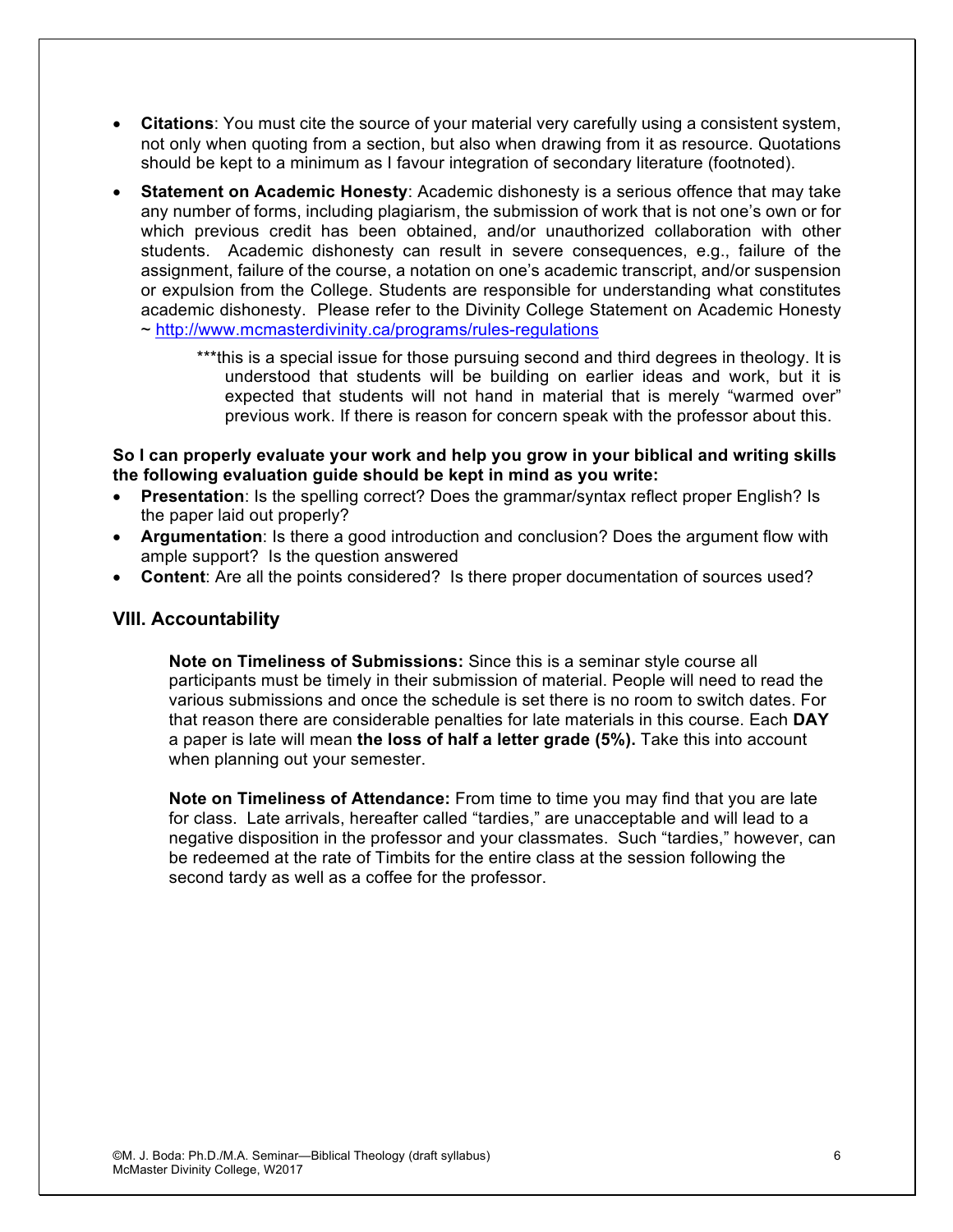**Rule of the Timbits** (התמבתים הלכה(: Because "tardies" raise the ire of the covenant community (bound by this covenantal syllabus document delivered here at the foot of the "Mountain"), those who are late for class must have a means by which to atone for such "accidental sins" (ה ָגָג ְשׁ ִב, if they are defiant sins, ה ָמ ָר דָי ְבּ, then the offender will be "cut off" from the community, see Num  $15:27-31$ .<sup>1</sup> which means anyone late for class will need to bring Timbits for the entire class (מָנְחָה) no later than the next class meeting plus a Tim Hortons coffee (נסף) for the professor (cream, no sugar). This הנחה and נסף will function simultaneously as both a sin offering (תַּטָאת, Leviticus 4) atoning for the accidental sin of the offender and a peace offering (שׁלָמִים, Leviticus 3) enhancing the fellowship of the covenant community. See the high professor for further details and any torah-rulings (see Haggai 2:10-14) regarding specific situations.

Especially important is to take seriously the cry of Joel of old in 1:13:

| חגרו וספדו הכהנים                                 | Gird yourselves with sackcloth                |
|---------------------------------------------------|-----------------------------------------------|
| הילילו משרתי מזבח                                 | And lament, O priests;                        |
| בָּאוּ לִינוּ בַשַּׂקִים מִשָּׁרָתֵי אֱלֹתָי      | Wail, O ministers of the altar!               |
| כִּי נִמְנָע מִבִּית אֵלֹהֵיכִם מִנְחָה וָנָסֵךְ: | Come, spend the night in sackcloth            |
|                                                   | O ministers of my God,                        |
|                                                   | For the grain offering and the drink offering |
|                                                   | Are withheld from the house of your God.      |
|                                                   |                                               |

And note his promise of a reward to those repent in 2:14:

| מִי יוֹדֵעַ יַשְׁוּב וְנִחָם                                           | Who knows whether He will turn and relent                            |
|------------------------------------------------------------------------|----------------------------------------------------------------------|
| וְהִשְׁאָיר אַחֲרָיו בִּרְכְׂה<br>מִנְחָה וָנֵקַדְּ לַיהוֶה אֱלֹהֵיכֶם | And leave a blessing behind Him,                                     |
|                                                                        | Even a grain offering and a drink offering<br>For the LORD your God? |

<sup>1</sup> Of course, see the "definitive" work on this: Mark J. Boda, *A Severe Mercy: Sin and Its Remedy in the Old Testament* (Siphrut: Literature and Theology of the Hebrew Scriptures 1. Winona Lake: Eisenbrauns, 2009), 53-54. For specific torah ruling also see the fuller התמבתים הלכה in our Dropbox.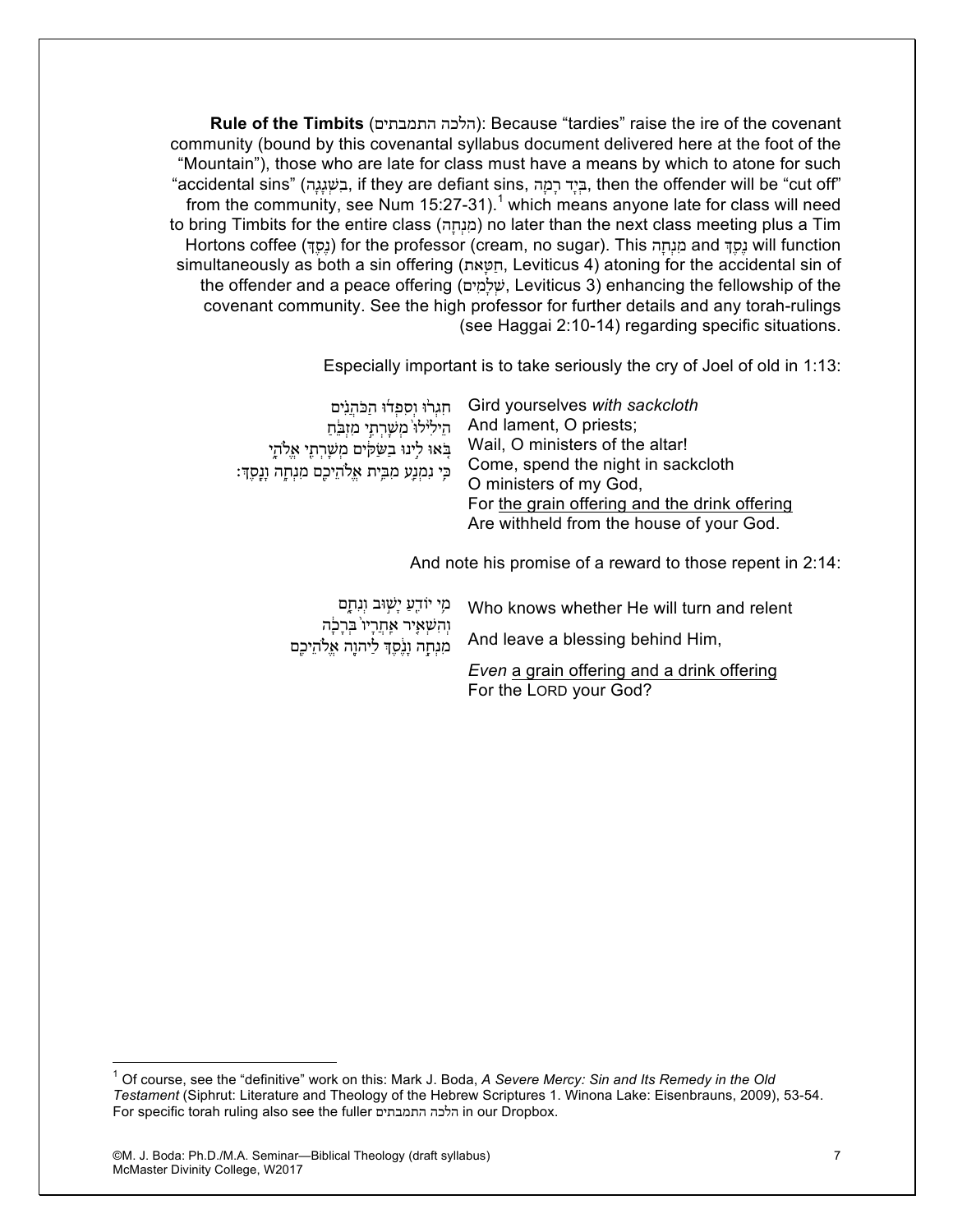#### **IX. Select Bibliography**

#### **Key volumes on the relationship between Theological Disciplines**

Bartholomew, Craig, Mary Healy, Karl Möller, and Robin Parry, eds.

- 2004 *Out of Egypt: Biblical Theology and Biblical Interpretation*. Vol. 5 of *Scripture and Hermeneutics Series*. Grand Rapids: Zondervan.
- Farley, Edward
	- 1983 *Theologia: The Fragmentation and Unity of Theological Education*. Philadelphia: Fortress Press.
- Green, J. B. and M. Turner, eds.
	- 2000 *Between Two Horizons. Spanning New Testament studies and systematic theology*. Grand Rapids: Eerdmans.
- Helmer, Christine, & Petrey, Taylor G., eds.
	- 2005 *Biblical interpretation: history, context, and reality*. Atlanta: Society of Biblical Literature.

#### Marshall, I. Howard.

- 2004 *Beyond the Bible: Moving from Scripture to Theology*. Grand Rapids: Baker Academic, 2004.
- Meadors, Gary T., ed.
	- 2009 *Four Views of Moving Beyond the Bible to Theology*. Grand Rapids, Mich.: Zondervan.
- Muller, Richard A.
	- 1991 *The Study of Theology: From Biblical Interpretation to Contemporary Formulation*. Foundations of Contemporary Interpretation 7. Grand Rapids, Mich.: Zondervan.
- Ollenburger, B. C., ed.
	- 1991 *So Wide a Sea: Essays on Biblical and Systematic Theology*. Elkhart, IN: Institute of Mennonite Studies.
- Treier, Daniel J.
	- 2008 *Introducing Theological Interpretation of Scripture.* Grand Rapids: Baker Academic, 2008.
- Welker, Michael, & Schweitzer, Friedrich, eds.
	- 2005 *Reconsidering the Boundaries Between Theological Disciplines. Zur Neubestinnung der Grenzen zwischen den theologischen Disziplinen.* Theology: Research and Science 8. Münster: Lit Verlag.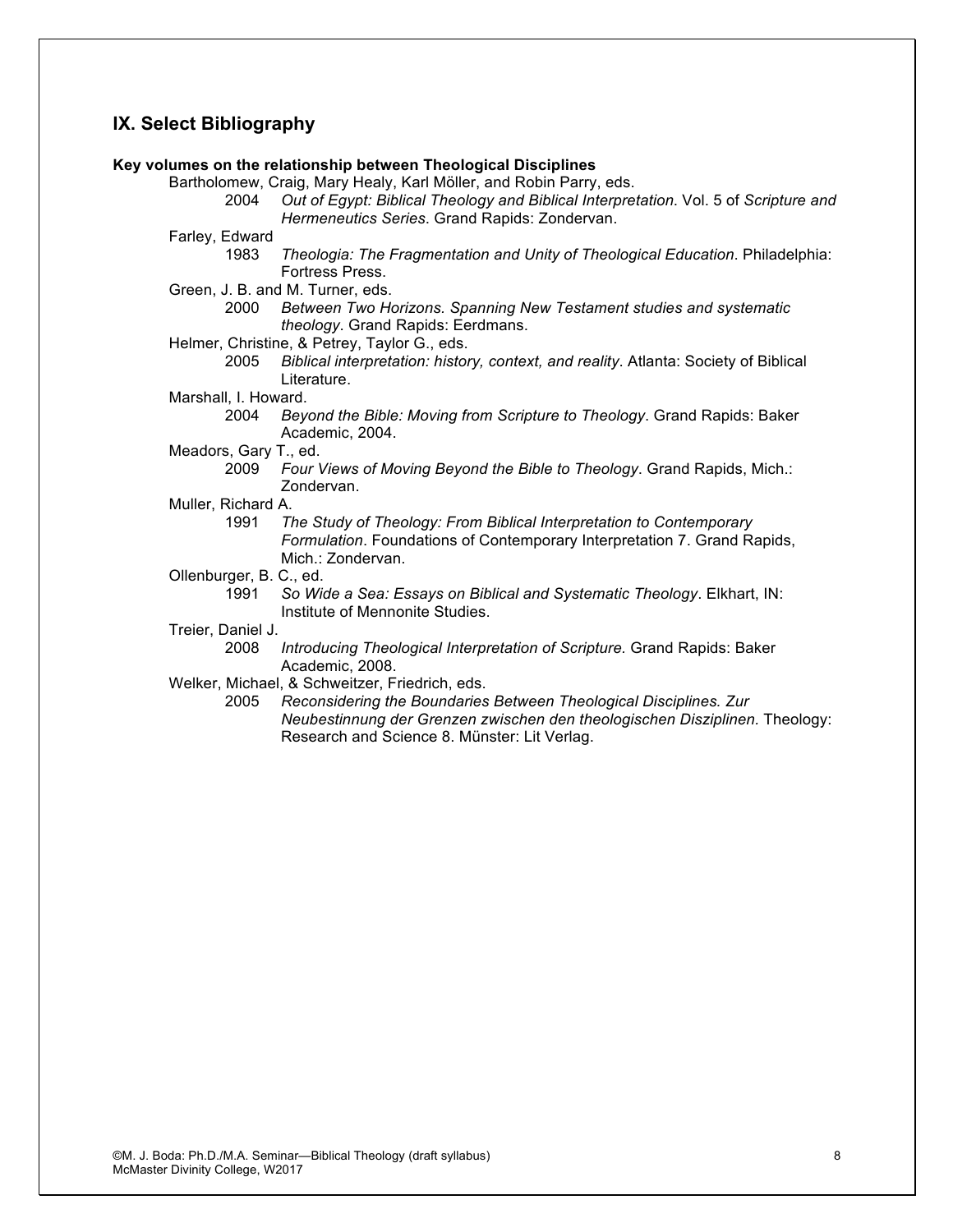**Key journal volumes on the relationship between Theological Disciplines**

*Journal of Religion* **76 (1996): 167-289 (papers presented at the University of Chicago Divinity School, May 7-9, 1995)**

| Collins, J. J.                                                                  |                                                                                                      |  |  |  |  |
|---------------------------------------------------------------------------------|------------------------------------------------------------------------------------------------------|--|--|--|--|
| 1996                                                                            | "Introduction: The Bible and Christian Theology," Journal of Religion 76:167-171.                    |  |  |  |  |
| Ogden, S. M.                                                                    |                                                                                                      |  |  |  |  |
| 1996<br>"Theology and Biblical Interpretation," Journal of Religion 76:172-188. |                                                                                                      |  |  |  |  |
| Wood, C. M.<br>1996                                                             | "Scripture, Authenticity, and Truth," Journal of Religion 76:189-205.                                |  |  |  |  |
| Morgan, R.                                                                      |                                                                                                      |  |  |  |  |
| 1996                                                                            | "Can the Critical Study of Scripture Provide a Doctrinal Norm," Journal of                           |  |  |  |  |
|                                                                                 | Religion 76:206-232.                                                                                 |  |  |  |  |
| Jeanrond, W. G.<br>1996                                                         | "Criteria for New Biblical Theologies," Journal of Religion 76:233-249.                              |  |  |  |  |
| Donahue, John R.                                                                |                                                                                                      |  |  |  |  |
| 1996                                                                            | "The Literary Turn and New Testament Theology: Detour or New Direction?"                             |  |  |  |  |
|                                                                                 | Journal of Religion 76:250-275.                                                                      |  |  |  |  |
| Long, B.O.                                                                      |                                                                                                      |  |  |  |  |
| 1996                                                                            | "Ambitions of Dissent. Biblical Theology in a Postmodern Future," Journal of<br>Religion 76:276-289. |  |  |  |  |
| Newsom, Carol A.                                                                |                                                                                                      |  |  |  |  |
| 1996                                                                            | "Bakhtin, the Bible, and Dialogic Truth." Journal of Religion 76:290-306.                            |  |  |  |  |
| Perkins, Pheme                                                                  |                                                                                                      |  |  |  |  |
| 1996                                                                            | "Spirit and Letter: Poking Holes in the Canon." Journal of Religion 76:307-327.                      |  |  |  |  |
| Rendtorff, Rolf                                                                 |                                                                                                      |  |  |  |  |
| 1996<br>Lefebure, Leo D.                                                        | "Recent German Old Testament Theologies." Journal of Religion 76:328-337.                            |  |  |  |  |
| 1996                                                                            | "The Wisdom Tradition in Recent Christian Theology." Journal of Religion                             |  |  |  |  |
|                                                                                 | 76:338-348.                                                                                          |  |  |  |  |
|                                                                                 | Biblical Interpretation 6 (1998): 131-257                                                            |  |  |  |  |
| Brett, M. G.                                                                    |                                                                                                      |  |  |  |  |
| 1998                                                                            | "Biblical Studies and Theology. Negotiating the Intersections," Biblical                             |  |  |  |  |
|                                                                                 | Interpretation 6:131-141.                                                                            |  |  |  |  |
| Sweeney, M. A.                                                                  |                                                                                                      |  |  |  |  |
| 1998                                                                            | "Reconceiving the Paradigms of Old Testament Theology in the Post-Shoah                              |  |  |  |  |
|                                                                                 | Period. [inaugural lecture, School of Theology, Claremont, Ja 23 1996]," Biblical                    |  |  |  |  |
| Olson, D. T.                                                                    | Interpretation 6:142-161.                                                                            |  |  |  |  |
| 1998                                                                            | "Biblical Theology as Provisional Monologization. A Dialogue with Childs,                            |  |  |  |  |
|                                                                                 | Brueggemann and Bakhtin," Biblical Interpretation 6:162-180.                                         |  |  |  |  |
| Boer, Roland T.                                                                 |                                                                                                      |  |  |  |  |
| 1998                                                                            | "Deutero-Isaiah: Historical Materialism and Biblical Theology." Biblical                             |  |  |  |  |
|                                                                                 | Interpretation 6:181-204.                                                                            |  |  |  |  |
| Riches, John                                                                    |                                                                                                      |  |  |  |  |
| 1998                                                                            | "Text, Church and World: In Search of a Theological Hermeneutic." Biblical                           |  |  |  |  |
| Interpretation 6:205-234.<br>Watson, Francis                                    |                                                                                                      |  |  |  |  |
| 1998<br>"A Response to John Riches." Biblical Interpretation 6:235-242.         |                                                                                                      |  |  |  |  |
| Jeanrond, W. G.                                                                 |                                                                                                      |  |  |  |  |
| 1998                                                                            | "The Significance of Revelation for Biblical Theology," Biblical Interpretation                      |  |  |  |  |
|                                                                                 | 6:243-257.                                                                                           |  |  |  |  |
|                                                                                 |                                                                                                      |  |  |  |  |
|                                                                                 |                                                                                                      |  |  |  |  |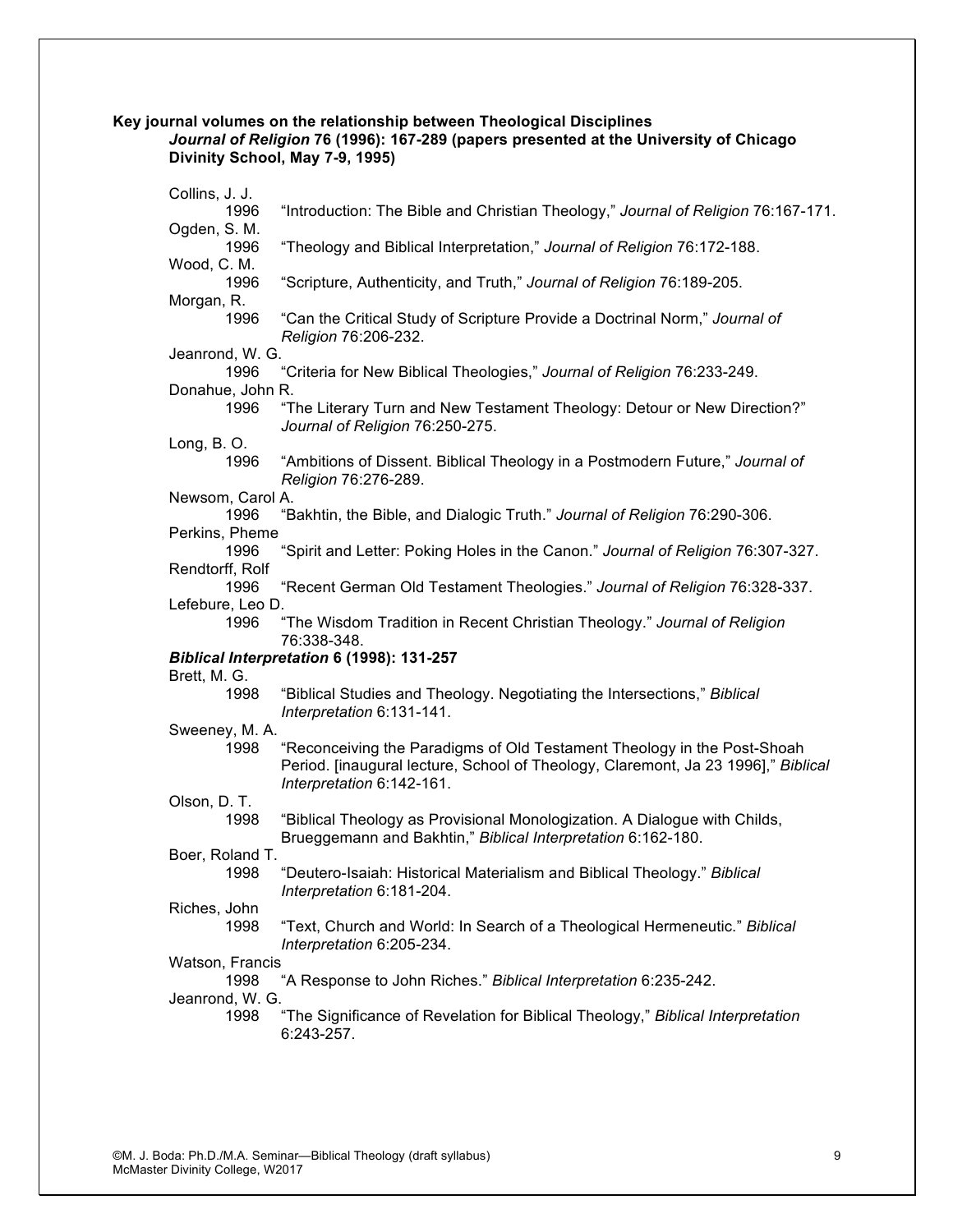#### **Assorted Articles on Biblical Theology and the Disciplines**

Hasel, G. F.

1984 "The Relationship between Biblical Theology and Systematic Theology," *TrinJ* ns5:113-127.

Ollenburger, B. C.

1985 "Biblical Theology: Situating the Discipline," *Understanding the Word: Essays in honor of Bernhard W Anderson* (Journal for the Study of the Old Testament Supplements), J. T. Butler, E. W. Conrad and B. C. Ollenburger, eds., pp. 37-62 Sheffield: JSOT Press.

Dickinson, C.

1995 "Markus Barth and Biblical Theology: A Personal Re-view," *HBT* 17:96-116.

#### Stuckenbruck, L. T.

1999 "Johann Philipp Gabler and the Delineation of Biblical Theology," *Scottish Journal of Theology* 52:139-155.

Carson, D.

2000 "Systematic Theology and Biblical Theology," *New Dictionary of Biblical Theology*, T. D. Alexander and B. S. Rosner, eds., pp. 89-104 Leicester/Downers Grove: Inter-Varsity Press.

#### Vanhoozer, K. J.

2000 "Exegesis and Hermeneutics," *New Dictionary of Biblical Theology*, T. D. Alexander and B. S. Rosner, eds., pp. 52-64 Leicester/Downers Grove: Inter-Varsity Press.

- McConville, J. G.
	- 2001 "Biblical Theology: Canon and Plain Sense (Finlayson Memorial Lecture 2001)," *Scottish Bulletin of Evangelical Theology* 19:134-157.
- Long, B. O.
	- 1997 "Letting Rival Gods Be Rivals: Biblical Theology in a Postmodern Age," *Problems in Biblical Theology: Essays in Honor of Rolf Knierim*, H. T. C. Sun and K. L. Eades, eds., pp. 222-233 Grand Rapids/Cambridge, UK: Eerdmans.

Murphy, R. E.

1997 "Reflections on a Critical Biblical Theology," *Problems in Biblical Theology: Essays in Honor of Rolf Knierim*, K. L. Eades, ed., pp. 265-280 Grand Rapids/Cambridge, UK: Eerdmans.

#### Pannenberg, W.

- 1997 "Problems in a Theology of (Only) the Old Testament," *Problems in Biblical Theology: Essays in Honor of Rolf Knierim*, H. T. C. Sun and K. L. Eades, eds., pp. 275-280 Grand Rapids/Cambridge, UK: Eerdmans.
- Porter, Stanley E.
	- 2004 "Hermeneutics, Biblical Interpretation, and Theology: Hunch, Holy Spirit or Hard Work?" Pages 97-127 in *Beyond the Bible: Moving from Scripture to Theology.* Edited by I. Howard Mashall. Grand Rapids: Baker Academic.

Vanhoozer, Kevin J.

2004 "Into the Great "Beyond": A Theological Response to the Marshall Plan." Pages 81-96 in *Beyond the Bible: Moving from Scripture to Theology.* Edited by I. Howard Marshall. Grand Rapids: Baker Academic.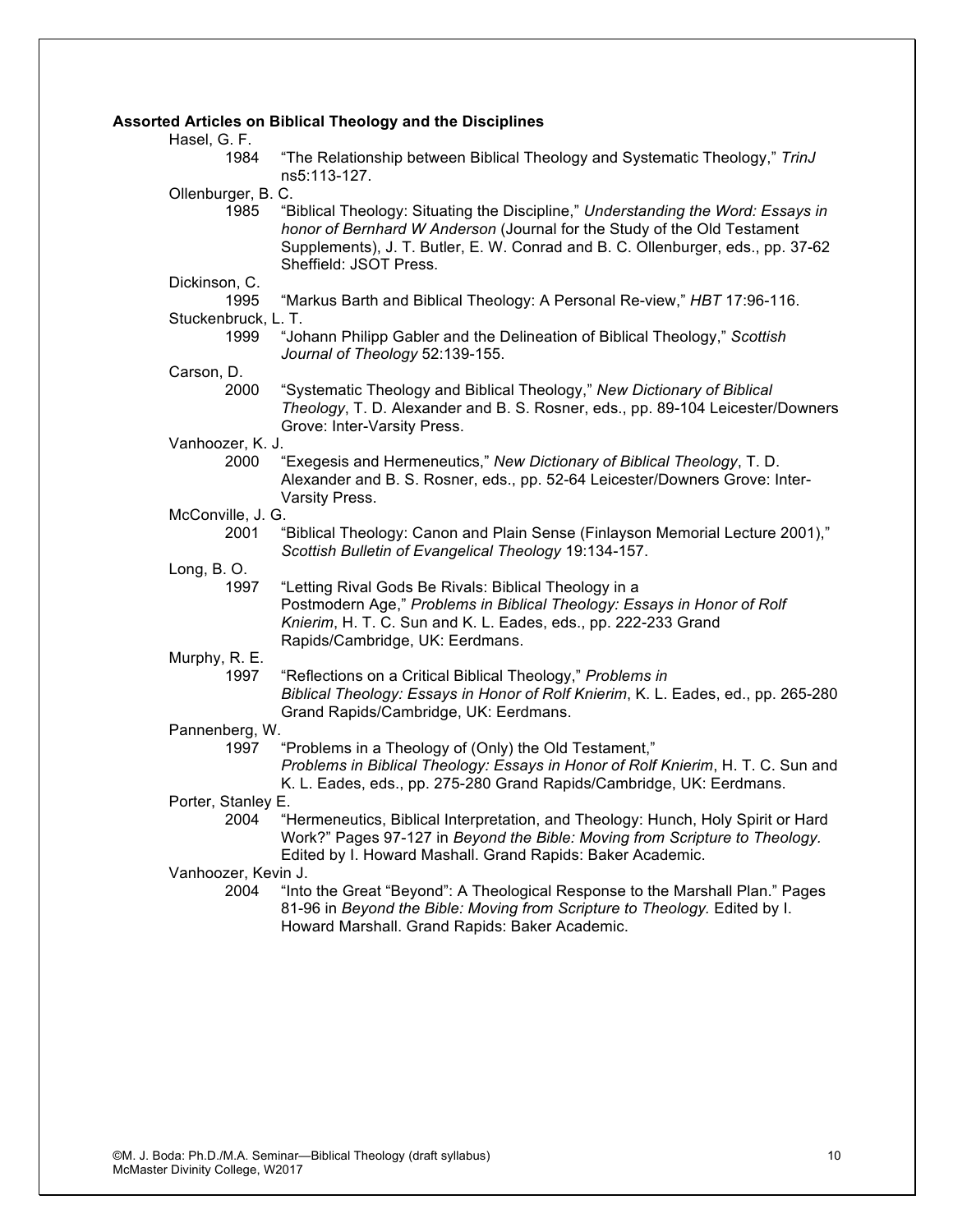#### **Debate Between Riches and Watson (also part of Biblical Interpretation)**

Watson, F.

| 1997 | Text and Truth: Redefining Biblical Theology. Grand Rapids: William B. |  |
|------|------------------------------------------------------------------------|--|
|      | Eerdmans (Introduction).                                               |  |

- Riches, J.
	- 1998 "Text, Church and World. In Search of a Theological Hermeneutic," *Biblical Interpretation* 6:205-234.

Watson, F.

1998 "A Response to John Riches," *Biblical Interpretation* 6:235-242.

#### **Debate Between Gnuse, Brueggemann and Barr**

|                               | Debate Between Gnuse, Brueggemann and Barr                                                                                                                                                                                         |
|-------------------------------|------------------------------------------------------------------------------------------------------------------------------------------------------------------------------------------------------------------------------------|
| Brueggemann, W.<br>2000       | "James Barr on Old Testament Theology: A Review of The Concept of Biblical<br>Theology: An Old Testament Perspective," HBT 22:58-74.                                                                                               |
| Gnuse, R.<br>2001             | "The Critic of Biblical Theologians: A Review of James Barr's The Concept of<br>Biblical Theology," BTB 31:44-52.                                                                                                                  |
| Barr, J.<br>2000              | "Predictions and Surprises: A Response to Walter Brueggemann's Review," HBT<br>22:93-119.                                                                                                                                          |
|                               | The Character of Old Testament Theology                                                                                                                                                                                            |
| Anderson, B. W.               |                                                                                                                                                                                                                                    |
| 2000                          | "The Bible in a Postmodern Age," HBT 22:1-16.                                                                                                                                                                                      |
| Anderson, B. W. and S. Bishop |                                                                                                                                                                                                                                    |
| 1999                          | Contours of Old Testament theology. Minneapolis, MN: Fortress Press.                                                                                                                                                               |
| Barr, J.                      |                                                                                                                                                                                                                                    |
| 1999                          | The Concept of Biblical Theology: An Old Testament Perspective. Minneapolis:<br>Fortress.                                                                                                                                          |
| Brueggemann, W.               |                                                                                                                                                                                                                                    |
| 1997                          | Theology of the Old Testament : testimony, dispute, advocacy. Minneapolis:<br>Fortress Press.                                                                                                                                      |
| Gerstenberger, E. S.          |                                                                                                                                                                                                                                    |
| 2000<br>Knierim, R. P.        | "Conflicting Theologies in the Old Testament," HBT 22:120-134.                                                                                                                                                                     |
| 1995                          | The task of Old Testament theology : substance, method, and cases. Grand<br>Rapids, Mich.: William B. Eerdmans.                                                                                                                    |
| Long, B.O.                    |                                                                                                                                                                                                                                    |
| 1997                          | "Letting Rival Gods Be Rivals: Biblical Theology in a Postmodern Age," Problems<br>in Biblical Theology: Essays in Honor of Rolf Knierim, H. T. C. Sun and K. L.<br>Eades, eds., pp. 222-233 Grand Rapids/Cambridge, UK: Eerdmans. |
| Murphy, R. E.                 |                                                                                                                                                                                                                                    |
| 1997                          | "Reflections on a Critical Biblical Theology," Problems in Biblical Theology:<br>Essays in Honor of Rolf Knierim, K. L. Eades, ed., pp. 265-280 Grand<br>Rapids/Cambridge, UK: Eerdmans.                                           |
| Pannenberg, W.                |                                                                                                                                                                                                                                    |
| 1997                          | "Problems in a Theology of (Only) the Old Testament," Problems in Biblical<br>Theology: Essays in Honor of Rolf Knierim, H. T. C. Sun and K. L. Eades, eds.,<br>pp. 275-280 Grand Rapids/Cambridge, UK: Eerdmans.                  |
| Rendtorff, R.                 |                                                                                                                                                                                                                                    |
| 1997                          | "Approaches to Old Testament Theology," Problems in Biblical Theology: Essays<br>in Honor of Rolf Knierim, H. T. C. Sun and K. L. Eades, eds., pp. 13-26 Grand<br>Rapids/Cambridge, UK: Eerdmans.                                  |
| Sailhamer, J.                 |                                                                                                                                                                                                                                    |
| 1995                          | An Introduction to Old Testament Theology: A Canonical Approach. Grand<br>Rapids, Mich.: Zondervan.                                                                                                                                |